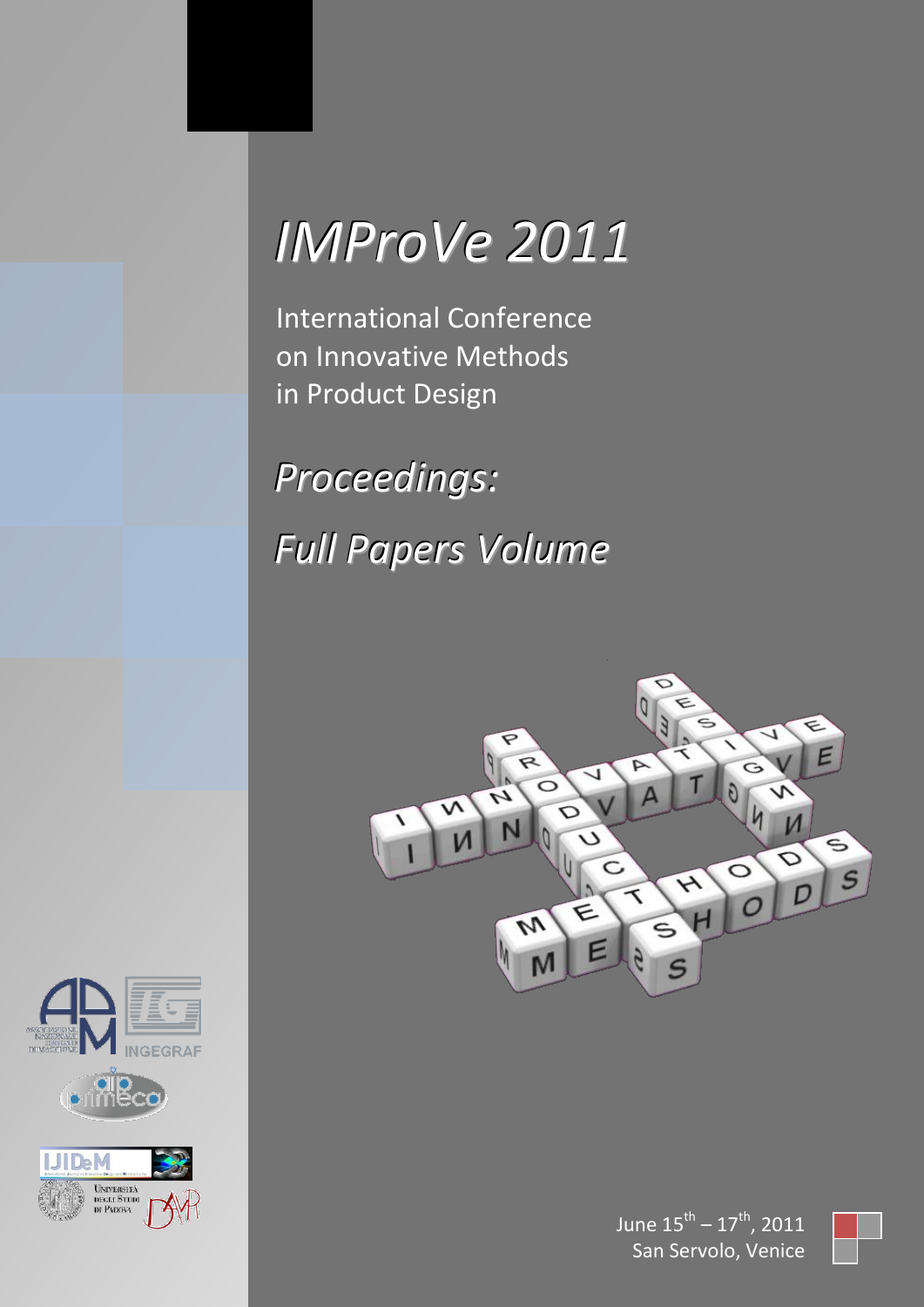# *Proceedings of IMProVe 2011*

*International Conference on Innovative Methods in Product Design*

San Servolo, Venice (Italy), June  $15^{th} - 17^{th}$ , 2011

Scientific Associations: *ADM*

*INGEGRAF*

Scientific Partners

*AIP Primeca IJIDeM*

Conference Organization:

*Daur - Università degli Studi di Padova*

Editors:

*Gianmaria Concheri, Roberto Meneghello, Gianpaolo Savio*

#### Patronages:

*Università degli Studi di Padova Facoltà di Ingegneria Dipartimento di Architettura, Urbanistica e Rilevamento (DAUR)*

*© Copyright 2011*

*October 2011 Libreria Internazionale Cortina Padova ISBN 978-88-7784-334-0*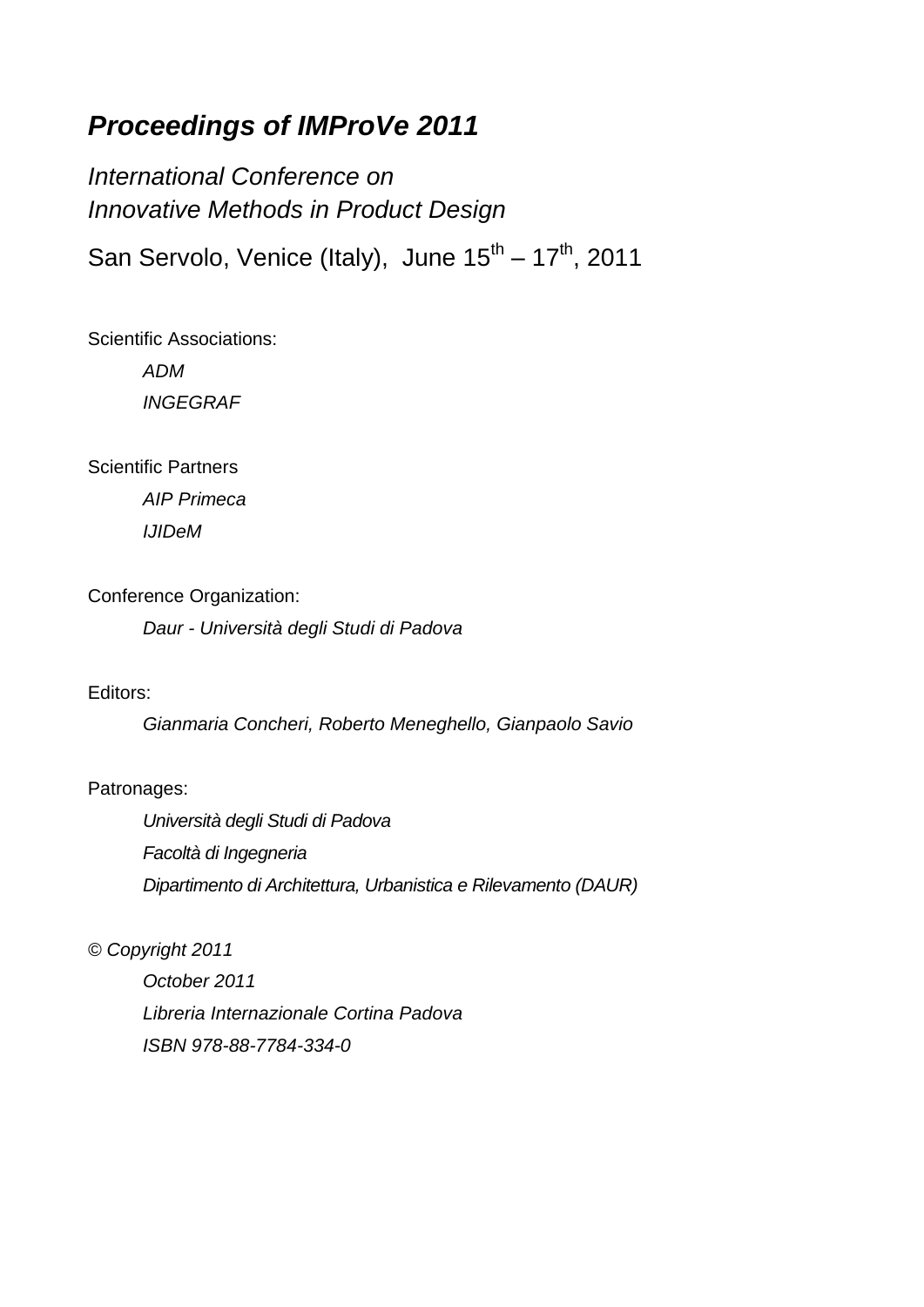# **Full Paper Index**

## *Industrial Design and Ergonomics*

| Design Semantics: Even hybrid Motorcycles need to make noise                                                                             |          |
|------------------------------------------------------------------------------------------------------------------------------------------|----------|
| M. Jaafarnia, A. Bass                                                                                                                    | pp 1-7   |
| Tracing the Evolution of Automobile design: Factors influencing the development of aesthetics in<br>automobiles from 1885 to the present |          |
| M. Jaafarnia, A. Bass                                                                                                                    | pp 8-12  |
| Application of graphic expression in the design of "New Rolling System for Horizontal Blinds" applied to<br>doors                        |          |
| I. Sentana, E. Sentana, M. López                                                                                                         | pp 13-18 |
| Ergonomic design and analysis of a post in a stall                                                                                       |          |
| R. Prádanos, J. Manuel Sanz, D. Gutiérrez, N. de la Puente, J. I. Rojas, M. Domínguez, M. del Mar Espinosa                               | pp 19-28 |
| Evaluation of the Experiential Levels of CPGs (Consumer Packaged Goods) using 3D Modelling                                               |          |
| A. Serrano Tierz, R. Rebollar Rubio, I. Lidón López, A. Fernández Sora, F. Julián Pérez, F.J. Espinach Orús                              | pp 29-34 |
| Office furniture design for wheelchair user                                                                                              |          |
| F. J. Castillo, O .D. de Cózar, I. Ladrón de Guevara, J. Jiménez, E. B. Blázquez                                                         | pp 35-41 |
| New comfort evaluation criteria: application on movie-theatre design                                                                     |          |
| N. Cappetti, C. D'Oria, A. Naddeo                                                                                                        | pp 42-48 |
| Synthetic                                                                                                                                |          |
| A. M. Manferdini, E. Manferdini                                                                                                          | pp 49-59 |
| Validation of a new index for seat comfort assessment based on objective and subjective measurements                                     |          |
| A. Lanzotti, M. Trotta, A. Vanacore                                                                                                      | pp 60-68 |
| <b>Virtual Reality and Interactive Design</b>                                                                                            |          |
| Virtual acoustic environment interface for sound source localization training                                                            |          |
| L. Dunai, B. Defez, V. Santiago Praderas, N. Ortigosa Araque, G. Peris Fajarnés                                                          | pp 69-72 |
| Augmented Reality integration in Product Development                                                                                     |          |
| A. E. Uva, M. Fiorentino, G. Monno                                                                                                       | pp 73-79 |
| A method for systematic usability evaluation of interactive product interfaces                                                           |          |
| M. Mengoni, S. Ceccacci, M. Peruzzini, M. Germani                                                                                        | pp 80-88 |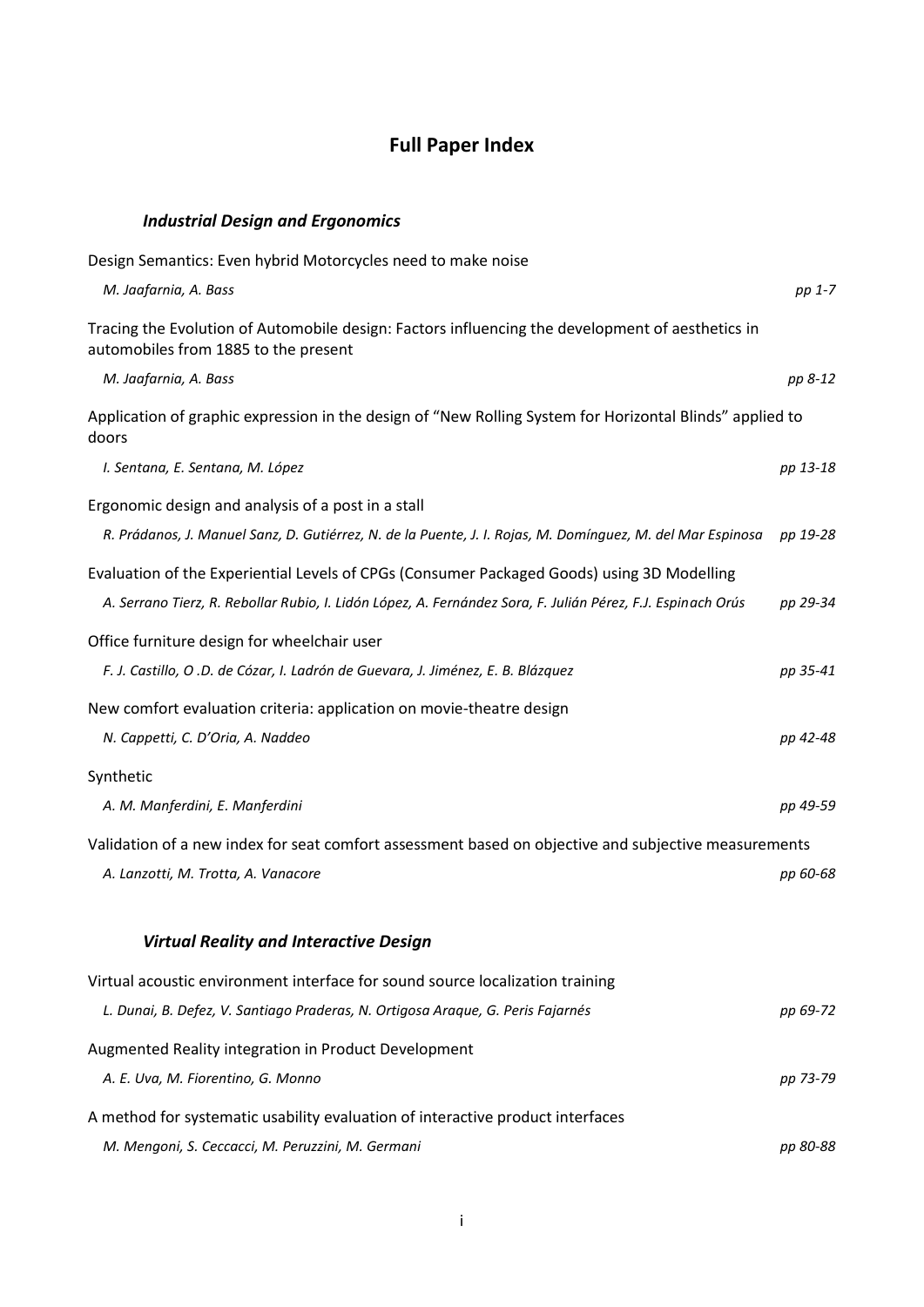| Dynamic Splines for interactive simulation of elastic beams in Augmented Reality                                    |            |
|---------------------------------------------------------------------------------------------------------------------|------------|
| P. P. Valentini, E. Pezzuti                                                                                         | pp 89-96   |
| A product innovation method based on the synergy between TRIZ and Interaction Design                                |            |
| S. Filippi, D. Barattin                                                                                             | pp 97-104  |
| Mixed prototyping environment with different video tracking techniques                                              |            |
| F. Bruno, A. Angilica, F. I. Cosco, M. L. Luchi, M. Muzzupappa                                                      | pp 105-113 |
| Augmented Reality: an innovative alternative for the collaborative design on construction's projects                |            |
| M. Brodeschi, F. Patiño Cambeiro, I. Goicoechea Castaño, F. Patiño Barbeito, J. I. Prieto López                     | pp 114-120 |
| <b>Knowledge Based Engineering and Product Data Exchange and Management</b>                                         |            |
| Digital document management in the conceptual design process of product                                             |            |
| T. Magal Royo, J. Gimenez López, F. Brusola Simón, I. Lengua Lengua, G. Peris Fajarnes                              | pp 121-125 |
| Towards a "high productive design methodology" dedicated to modular product design using a Knowledge                |            |
| A. Robert, C. Vernier, T. Boudouh, S. Roth, S. Gomes                                                                | pp 126-134 |
| Vertical metadata in learning objects to recovery the industrial historical heritage                                |            |
| M. Castro García, J. I. Rojas Sola, Mª. P. Carranza Cañadas                                                         | pp 135-139 |
| A proposal to incorporate the Value Analysis/Value Engineering techniques into a PLM system                         |            |
| J. Cerqueiro, L. López, J. Pose                                                                                     | pp 140-149 |
| LeanCost: knowledge-based tool for early product cost estimation                                                    |            |
| M. Mandolini, P. Cicconi (a), M. Germani                                                                            | pp 150-158 |
| KBE approaches in preliminary design: a case study                                                                  |            |
| M. Caneri, G. Concheri, R. Meneghello, A. Baschiera                                                                 | pp 159-166 |
| <b>Geometric Modelling and Analysis</b>                                                                             |            |
| Parametric Modeling of Free-Form Surfaces for Progressive Addition Lens                                             |            |
| G. Savio, G. Concheri, R. Meneghello                                                                                | pp 167-176 |
| A fast algorithm for manifold reconstruction of surfaces                                                            |            |
| L. Di Angelo, L. Giaccari                                                                                           | pp 177-186 |
| Modeling methods in parametric design. Order matrix                                                                 |            |
| J. López Soto, P. R. López Para, J. L. Caro Rodríguez                                                               | pp 187-196 |
| A parametric associative modelling of aeronautical structural concepts under CO, C1 or C2 continuity<br>constraints |            |
| V. Dattoma, M. De Giorgi, S. Giancane, P. Manco, A.E. Morabito                                                      | pp 197-206 |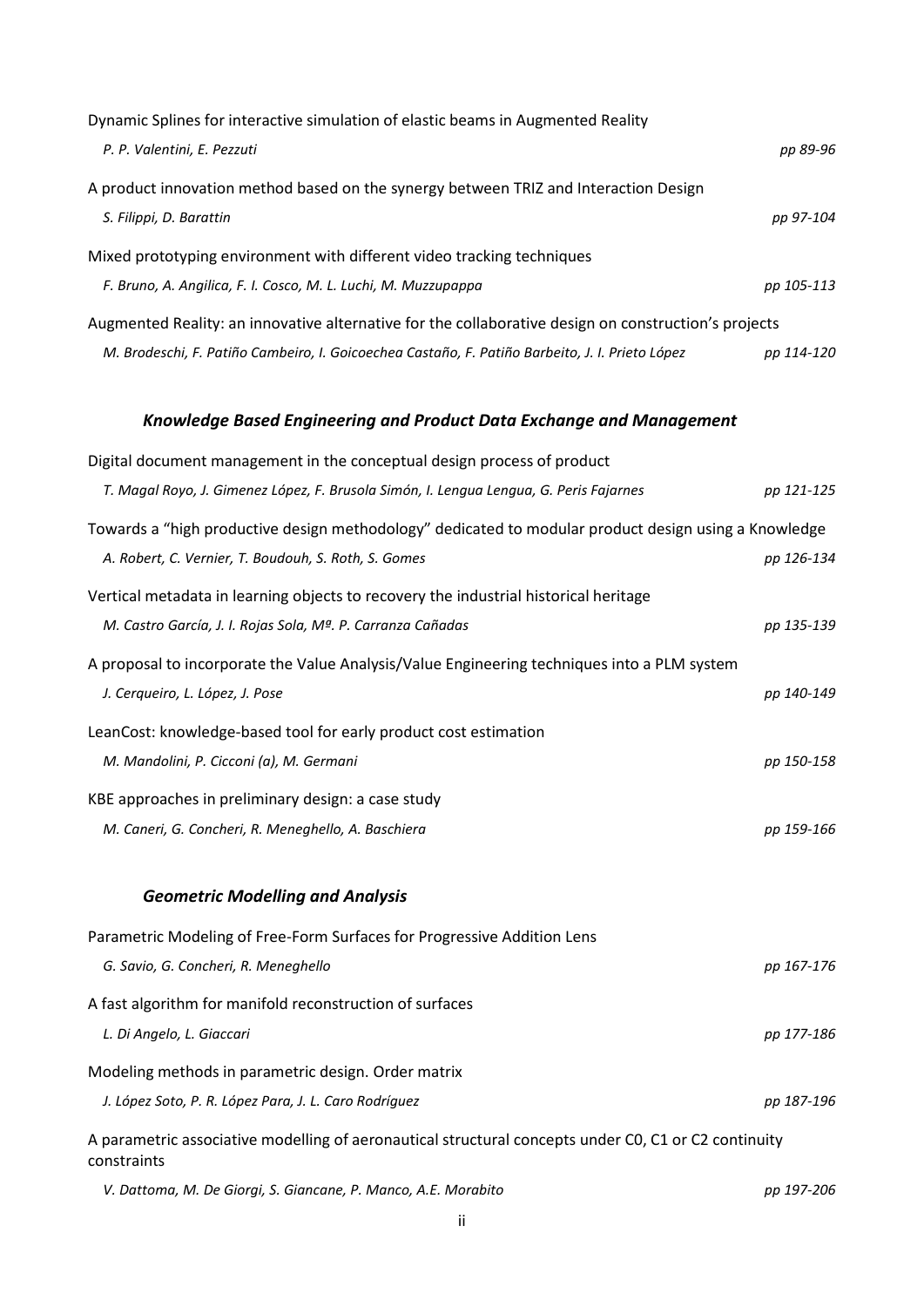| Geometric modelling of metallic foams                                                                                                                                                            |            |
|--------------------------------------------------------------------------------------------------------------------------------------------------------------------------------------------------|------------|
| A. Carofalo, M. De Giorgi, A. Morabito, R. Nobile                                                                                                                                                | pp 207-212 |
| Development of an algorithm for a triangular approach to the sphere based on the Platonic solids using<br><b>MATLAB</b> scripts                                                                  |            |
| M. Heredia Conde, M. Pérez Vázquez, J. M. Gomis Martí                                                                                                                                            | pp 213-222 |
| Shape optimization of smooth surfaces with arbitrary topology                                                                                                                                    |            |
| P. Kiciak                                                                                                                                                                                        | pp 223-230 |
| Characteristics of conic segments in Bézier form                                                                                                                                                 |            |
| J. Sánchez Reyes                                                                                                                                                                                 | pp 231-234 |
| Constrained fitting of B-Spline curves based on the Force Density Method                                                                                                                         |            |
| L. Barbieri, F. Bruno, M. Muzzupappa, J.-P. Pernot                                                                                                                                               | pp 235-241 |
|                                                                                                                                                                                                  |            |
| <b>Integrated Product and Process Design</b>                                                                                                                                                     |            |
| Influence of geometrical characteristics on eco-designed products                                                                                                                                |            |
| R. Gaha, A. Benamara, B. Yannou                                                                                                                                                                  | pp 242-247 |
| A computer tool to extract feasible assembly sequences from a product CAD model, in automated way                                                                                                |            |
| R. Viganò, G. Osorio-Gomez                                                                                                                                                                       | pp 248-253 |
| Adaptation and implementation of a process of innovation and design within a SME                                                                                                                 |            |
| A. A. Ammar, D. Scaravetti, J. P. Nadeau                                                                                                                                                         | pp 254-259 |
| Design for recycling problematic: application to composite parts                                                                                                                                 |            |
| P. Nicolas, K. François-Xavier, P. Stephane, M. Olivier                                                                                                                                          | pp 260-265 |
| A novel tool for pneumatic spindle design                                                                                                                                                        |            |
| M. Carfagni, R. Furferi, Y. Volpe                                                                                                                                                                | pp 266-271 |
| A novel method for sensitivity analysis and characterization in integrated engineering design                                                                                                    |            |
| A. O. Andrisano, M. Ansaloni, F. Leali, M. Pellicciari, A. Vergnano                                                                                                                              | pp 272-279 |
| Analysis tool of the management of integrated systems of implementation in the design of systems of<br>industrial organization in Smes industrial devoted to mounts and electrical installations |            |
| P. Ibáñez Carabantes, J. Sancho Val, A. Fernández Sora, B. Callejero Cornao                                                                                                                      | pp 280-288 |
| Shape Similarity: Methods and Industrial Applications                                                                                                                                            |            |
| D. Francia, A. Ceruti, G. Caligiana, A. Liverani                                                                                                                                                 | pp 289-298 |
| A survey on systematic innovation strategies for product design and development                                                                                                                  |            |
| C. Bandera, S. Filippi, B. Motyl                                                                                                                                                                 | pp 299-306 |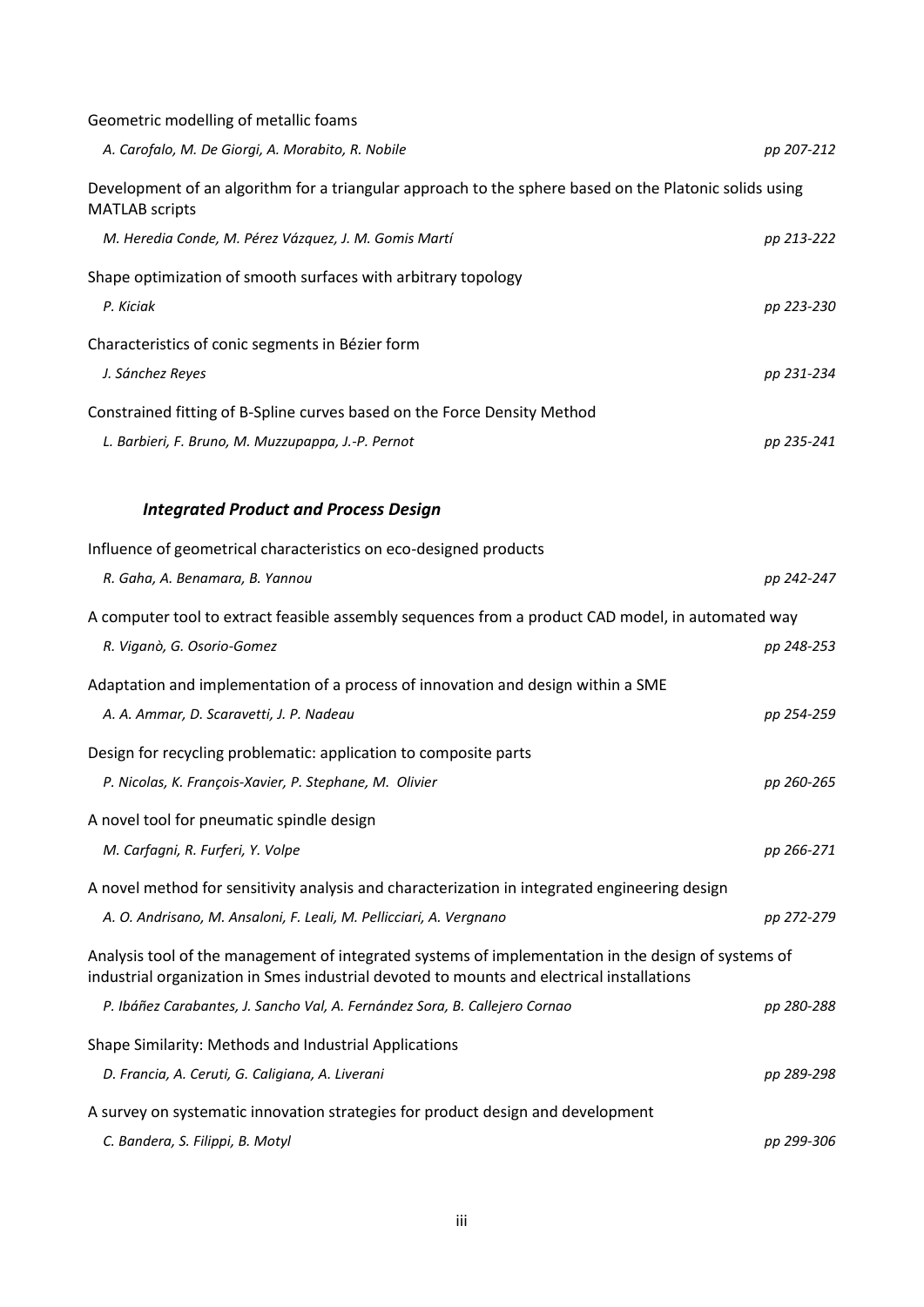| A web-based Platform to design Energy Efficient Electric Motors                                 |            |
|-------------------------------------------------------------------------------------------------|------------|
| C. Favi, M. Germani, M. Marconi, M. Mengoni                                                     | pp 307-315 |
| Integrated Design of Robotic Workcells for High Quality Machining                               |            |
| A. O. Andrisano, F. Leali, M. Pellicciari, F. Pini, A. Vergnano                                 | pp 316-321 |
| Understanding a particular semantic dimension: how selecting the products for evaluation tests? |            |
| E. Aliouat, J. F. Petiot, D. Blumenthal, M. Danzart, J. M. Sieffermann                          | pp 322-329 |
| Integrated product and process design for microproduct development via microforming             |            |
| W. L. Chan, M.W. Fu                                                                             | pp 330-337 |
| A Procedure for Early Environmental Assessment of Industrial Products                           |            |
| C. Rocco, S. Rizzuti, L. De Napoli                                                              | pp 338-344 |
| Solving an engineering problem in shipbuilding by Triz method                                   |            |
| A. Nocerino, M. Pappalardo, A. Pellegrino, F. Villecco                                          | pp 345-348 |

## *Image Processing and Analysis*

| Image Processing and Tactile Methodologies of a Navigation System for Visually Impaired People                                                       |            |
|------------------------------------------------------------------------------------------------------------------------------------------------------|------------|
| N. Ortigosa, V. M. Santiago, S. Morillas, L. Dunai, G. Peris Fajarnés                                                                                | pp 349-352 |
| Automated dyeing of free-form leather patch edges: a Machine Vision based system                                                                     |            |
| L. Governi, Y. Volpe, M. Toccafondi, M. Palai                                                                                                        | pp 353-358 |
| Automatic image-based car profile character line recognition                                                                                         |            |
| M. Fiorentino, A. E. Uva, G. Monno                                                                                                                   | pp 359-362 |
| The detection of petroglyphs through digital image processing. The particular case of the stone inside the<br>chapel of Saint Bartolomé (Lugo-Spain) |            |
| M. L. Gil, J. Ortiz, S. Martínez, B. Vazquez, T. Rego                                                                                                | pp 363-367 |
| Automatic alignment of multi-view range maps by optical stereo-tracking                                                                              |            |
| S. Barone, A. Paoli, A. V. Razionale                                                                                                                 | pp 368-376 |
| Automatic detection and tracking of planar markers in a stereo-vision system                                                                         |            |
| P. Franciosa, S. Gerbino                                                                                                                             | pp 377-386 |
| Fast Correction of Tiled Display Systems on Planar Surfaces                                                                                          |            |
| C. Zoido, J. Maroto, G. Romero, J. Felez                                                                                                             | pp 387-393 |
| Evolution of the design and decoration processes of ceramic tiles                                                                                    |            |
| B. Defez, V. Santiago, G. Peris Farjarnés, F. Giménez Alcaide, T. Magal                                                                              | pp 394-396 |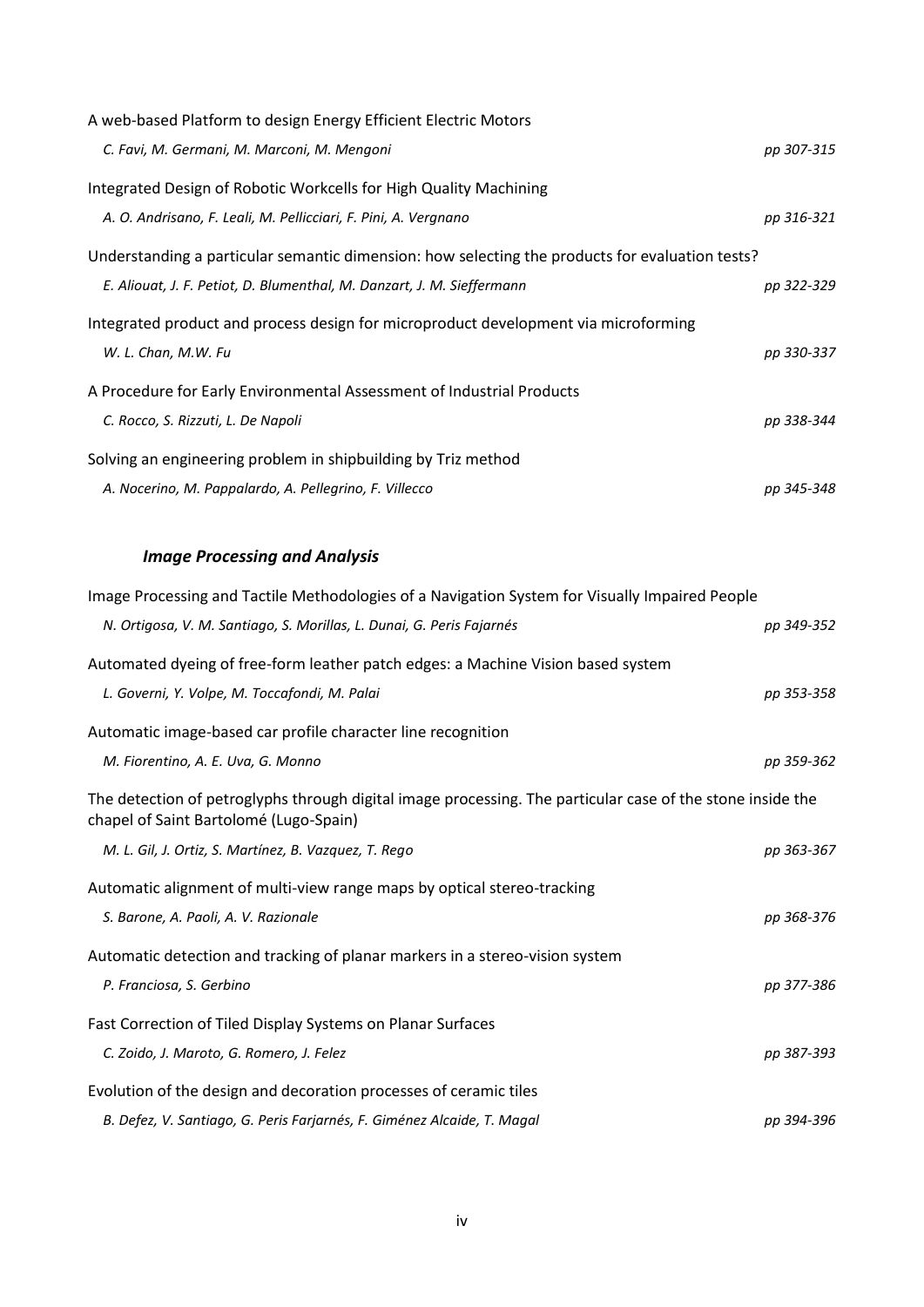#### *Reverse Engineering*

| Automation of the finishing process of steel yacht hulls based on optical scanning                                          |            |
|-----------------------------------------------------------------------------------------------------------------------------|------------|
| A. Paoli, A. V. Razionale, D. Saba                                                                                          | pp 397-405 |
| Construction of a geometric reference model for automatic non-ideality evaluation of an acquired high-<br>density workpiece |            |
| L. Di Angelo, P. Di Stefano, A. E. Morabito                                                                                 | pp 406-415 |
| On the performance of several stereo calibration methods and models                                                         |            |
| R. Furferi, L. Governi, M. Nunziati                                                                                         | pp 416-422 |
| Computation of optimal acquisition viewpoints for the 3D optical inspection of mechanical components                        |            |
| R. Raffaeli, M. Germani, F. Mandorli, M. Mengoni                                                                            | pp 423-431 |
| Experimental analysis for error compensation of laser scanner data                                                          |            |
| F. De Crescenzio, M. Fantini, F. Lucchi, L. Seccia                                                                          | pp 432-439 |
| New CAD/CAM process: an elaboration of the geometrical matrices of rosette                                                  |            |
| M. Giordano, S. Barba, L. A. Lopresti, G. H. Defranco                                                                       | pp 440-446 |
|                                                                                                                             |            |
|                                                                                                                             |            |
| <b>Simulation and Experimental Approaches</b>                                                                               |            |
| Numerical fatigue life evaluation of an innovative internal combustion engine shaft                                         |            |
| T. Ingrassia, G. Lo Buglio, E. Lombardo, V. Nigrelli, G. Sergio                                                             | pp 447-455 |
| Development of a test machine for the tappet characterization                                                               |            |
| S. M. Oliveri, M. Calì, G. Cacopardo, G. Fatuzzo, G. Sequenzia                                                              | pp 456-462 |
| An investigation on the validity of 3D clothing simulation for garment fit evaluation                                       |            |
| Y. Y. Wu, P. Y. Mok, Y. L. Kwok, J. T. Fan, J. H. Xin                                                                       | pp 463-468 |
| Simulating airport operations in a synthetic environment                                                                    |            |
| S. Bagassi, D. Francia, F. Persiani                                                                                         | pp 469-475 |
| Design Of Simulation Experiments method for Injection Molding process optimization                                          |            |
| A. O. Andrisano, F. Gherardini, F. Leali, M. Pellicciari, A. Vergnano                                                       | pp 476-486 |
| Virtual prototype development for comfort assessment of occupational footwear sole                                          |            |

#### *Geometric Product Specification and Tolerancing*

| An Extracting Points Strategy for Flatness Measurement on Components by means of CMM |            |
|--------------------------------------------------------------------------------------|------------|
| R. Rosa. S. Rizzuti                                                                  | pp 495-498 |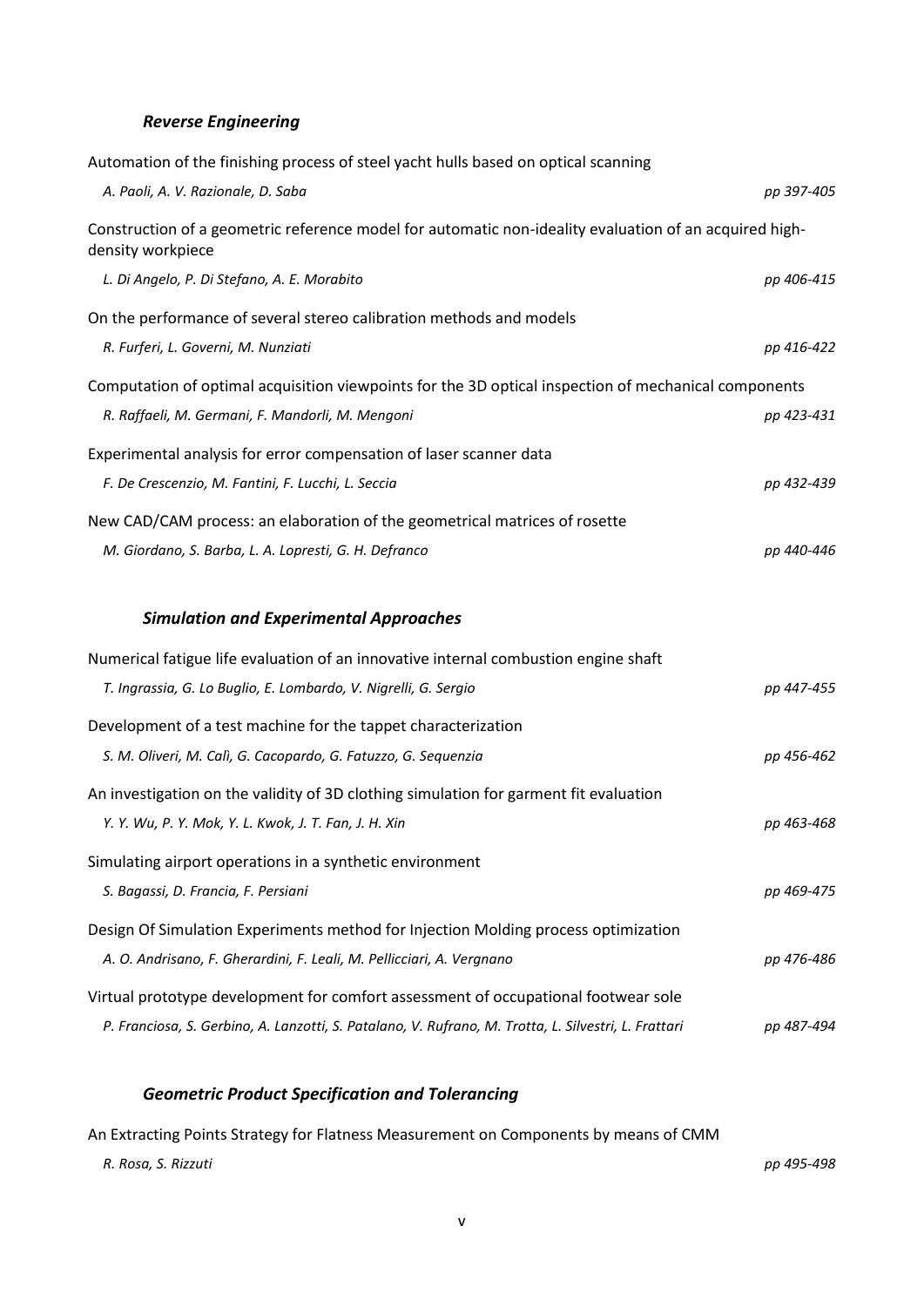| Integration of tolerances in the mechanical product process                                                                           |            |
|---------------------------------------------------------------------------------------------------------------------------------------|------------|
| M. Tlija, B. Louhichi, A. Benamara                                                                                                    | pp 499-506 |
| The geometrical specification in concurrent product design                                                                            |            |
| L. López, J. Cerqueiro, J. Pose                                                                                                       | pp 507-515 |
| Influence of form errors in plane surfaces assemblies                                                                                 |            |
| J. Grandjean, Y. Ledoux, S. Samper                                                                                                    | pp 516-520 |
| Algorithm to calculate the Minkowski sums of 3-polytopes dedicated to tolerance analysis                                              |            |
| D. Teissandier, V., Delos                                                                                                             | pp 521-531 |
| Experimental comparison between displacements and surface defects measurements applied to planar<br>joint                             |            |
| H-N. Lê, Y. Ledoux, P. Darnis, A. Ballu                                                                                               | pp 532-538 |
| Assembly analysis for spot-welded compliant assembly: Guidelines for formalizing the plasticity<br>contribution to tolerance analysis |            |
| S. Moos, E. Vezzetti, A. Zompì                                                                                                        | pp 539-549 |
| Form errors estimation in free-form 2D and 3D geometries                                                                              |            |
| A. Cerardi, R. Meneghello, G. Concheri, G. Savio                                                                                      | pp 550-555 |
|                                                                                                                                       |            |
|                                                                                                                                       |            |
| <b>Design Methods and Applications</b>                                                                                                |            |
| Redesign of an auto-levelling base for submarine seismic sensor                                                                       |            |
| M. D'Anna, T. Ingrassia, G. Mangano, V. Nigrelli                                                                                      | pp 556-562 |
| Measuring dynamical parameters for spherical objects: Application for sports training                                                 |            |
| E. Lluna, V. Santiago Praderas, F. Brusola, B. Defez, I. Lengua Lengua                                                                | pp 563-566 |
| Structural and Topological Optimization in Robot Design                                                                               |            |
| S. M. Oliveri, M. Calì, G. Sequenzia, G. Fatuzzo                                                                                      | pp 567-572 |
| Preliminary Design of a New Bridge System for a Modern Mine Hunter Vessel                                                             |            |
| D. Boddi, M. Vezzani                                                                                                                  | pp 573-579 |
| Study of the impact of a bomb on the side of a vessel and validation by comparing the original sheet with<br>numerical simulation     |            |
| G. García, A. Álvarez, C. Anido, B. Álvarez                                                                                           | pp 580-584 |
| Mathematical modelling and simulation of an adjustable-stiffness spring                                                               |            |
| J. M. Chacón, A. González Rodríguez, A. Donoso, A. G. González Rodríguez                                                              | pp 585-589 |
| Design of physical prototypes to analyze aerodynamic effects                                                                          |            |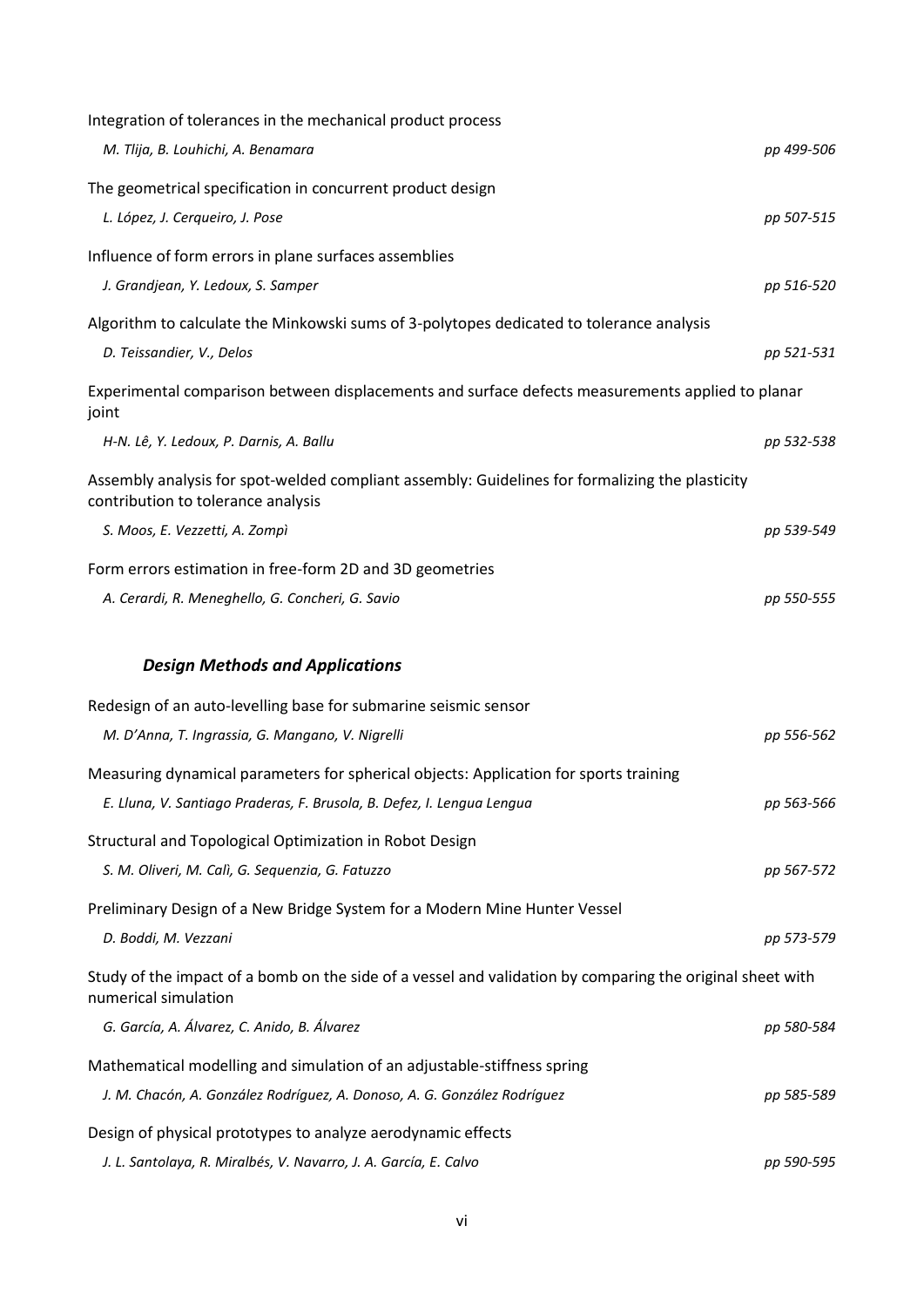| Design optimization based on eco-design and mechanical analysis                                                                         |            |
|-----------------------------------------------------------------------------------------------------------------------------------------|------------|
| I. Lopez, R. Miralbes                                                                                                                   | pp 596-602 |
| Development of a trade-off function for robust optimization problems in design engineering                                              |            |
| T. Quirante, P. Sebastian, Y. Ledoux                                                                                                    | pp 603-611 |
| Design of a device for stability control system, to decouple loads, for an optimised maintenance in hostile<br>environment              |            |
| R. Ambu, C. Falchi, A. Manuello Bertetto                                                                                                | pp 612-617 |
| Design optimization: management of large solution spaces and optimization algorithm selection<br>A. Collignan, J. Pailhes, P. Sebastian | pp 618-626 |
| A CAD toolbox for Composite Materials Modelling and Drawing                                                                             |            |
| A. Ceruti, D. Francia, A. Liverani, G. Caligiana                                                                                        | pp 627-635 |
| Improving Helicopter Flight Simulation with Rotor Vibrations                                                                            |            |
| A.Ceruti, A. Liverani, L. Recanatesi                                                                                                    | pp 636-645 |
| Optimization by Particle Swarm Algorithms of an UAV performed by Hot Wire Cutting Techniques                                            |            |
| A. Ceruti, G. Caligiana, F. Persiani                                                                                                    | pp 646-653 |
| Decision support system to design autonomous microsystems<br>V. Dupé, R. Briand, X. Fischer, P. Sébastian                               | pp 654-662 |
| 3D CAD and multi-domain simulation integration for Energy Scavenger design                                                              |            |
| S. Tornincasa, E. Bonisoli, F. Di Monaco                                                                                                | pp 663-668 |
| <b>Engineering Methods in Medicine</b>                                                                                                  |            |
| An integrated methodology for functional simulation of dental prosthesis                                                                |            |
| R. Meneghello, M. Turchetto, G. Savio, A. Cerardi, R. Raffaeli, L. Planchenstainer                                                      | pp 669-677 |
| Design of a new tibial intramedullary nail                                                                                              |            |
| T. Ingrassia, A. Mancuso                                                                                                                | pp 678-684 |
| A Novel Method of Removing Artifacts in Dental CT Images                                                                                |            |
| M. Martorelli                                                                                                                           | pp 685-690 |
| 3D facial symmetry evaluation from high – density scanned data                                                                          |            |
| L. Di Angelo, P. Di Stefano, A. Spezzaneve                                                                                              | pp 691-697 |
| Methods and tools dedicated to shoes customization for people with diabetes                                                             |            |
| M. Germani, M. Mandolini, M. Mengoni, R. Raffaeli, E. Montiel, M. Davia                                                                 | pp 698-706 |
| Structural analysis of a posterior stability total knee joint replacement                                                               |            |
| T. Ingrassia, L. Nalbone, V. Nigrelli, D. Tumino, V. Ricotta                                                                            | pp 707-713 |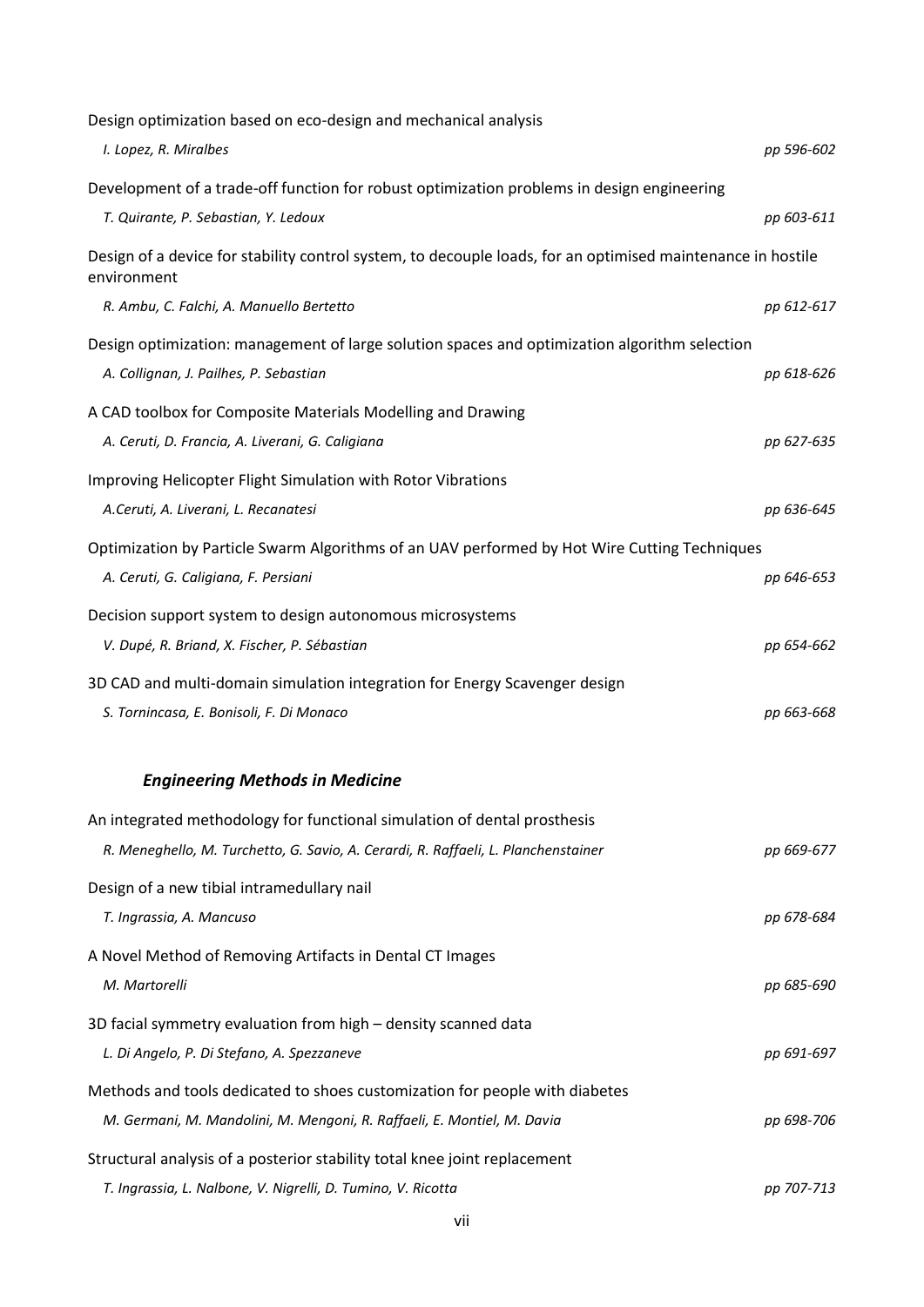| Studying the influence of thread features in osseo-integrated implants                                                                              |            |
|-----------------------------------------------------------------------------------------------------------------------------------------------------|------------|
| P. Franciosa, M. Martorelli                                                                                                                         | pp 714-719 |
| Analysis and design of a thrombectomy device by using simulation techniques                                                                         |            |
| G. Romero, M. L. Martinez, J. Felez, G. Pearce, N.D. Perkinson                                                                                      | pp 720-725 |
| Innovative design of customized surgical devices for mandibular rehabilitation                                                                      |            |
| M. Fantini, F. De Crescenzio, L. Ciocca                                                                                                             | pp 726-731 |
| Analysis of TMJ Replacement Using a Finite Element Model                                                                                            |            |
| M. Mesnard, A. Ramos, Y. Nyashin, M. Aoun, J. A. Simoes, V. A. Lokhov                                                                               | pp 732-736 |
| A CA system for RGP contact lens design                                                                                                             |            |
| L. D'Angelo, M. Rizzi                                                                                                                               | pp 737-742 |
| Shape modeling and analysis of a human eye based on individual experimental data                                                                    |            |
| S. Giovanzana, G. Savio, R. Meneghello, G. Concheri                                                                                                 | pp 743-747 |
|                                                                                                                                                     |            |
| <b>Representation techniques</b>                                                                                                                    |            |
| Main axonometric system related views as tilt of the coordinate planes<br>L. Gimena, P. Gonzaga, F. N. Gimena                                       | pp 748-752 |
|                                                                                                                                                     |            |
| Parameter Combinatorial Diagram. Application to the study and analysis of Hydrological Simulation Models.<br>M. Goñi, J. Javier López, F. N. Gimena | pp 753-759 |
| Heaven in the stone                                                                                                                                 |            |
| A. Pagliano                                                                                                                                         | pp 760-765 |
| The CGI production in San Francesco's church in Padova                                                                                              |            |
| I. Friso                                                                                                                                            | pp 766-770 |
|                                                                                                                                                     |            |
| <b>Teaching Product Design and Drawing History</b>                                                                                                  |            |
| "Let's take a look to the project"                                                                                                                  |            |
| A. Giordano, L. Bifulco, F. Chiementin                                                                                                              | pp 771-774 |
| Parametric Cad in the teaching of drawing for Mechanical Engineer                                                                                   |            |
| G. Defranco, L. Fuertes, S. Gavino, L. Lopresti, A. Ristevich                                                                                       | pp 775-780 |
| From Research to Sustainable Innovation and Entrepreneurship: Which Competences?                                                                    |            |
| A. Riel, S. Tichkiewitch                                                                                                                            | pp 781-787 |
| Safety signage made easy using parametric CAD-based software                                                                                        |            |
| C. García Hernández, P. Ubieto Artur, A. Finneran, A. G. F. Gibb, P. Bust, J. C. Rubio Romero                                                       | pp 788-793 |
|                                                                                                                                                     |            |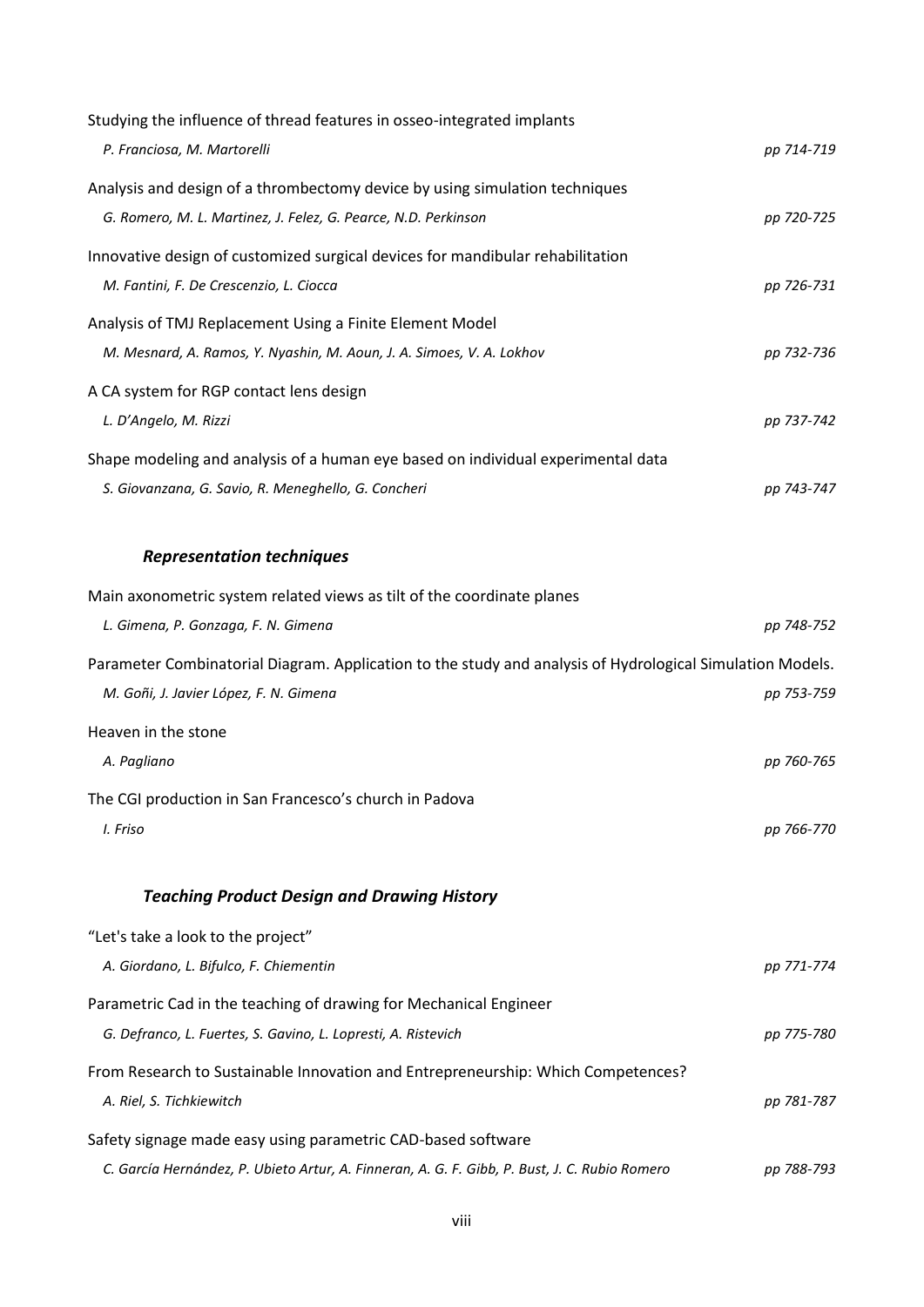| Engineering designer curricula and creativity development                                                              |            |
|------------------------------------------------------------------------------------------------------------------------|------------|
| F. Rosa, E. Rovida, R. Viganò                                                                                          | pp 794-799 |
| Graphical formulary of statically determinate and indeterminate beams                                                  |            |
| P. Gonzaga, L. Gimena, M. Crespo, F. N. Gimena                                                                         | pp 800-809 |
| Leonardo's Civil Bridges                                                                                               |            |
| J. Alonso Trigueros, A. L. Romera Zarza, G. Fernández San Elías                                                        | pp 810-817 |
| Improving a CAD tool to simplify the design process of electrical schematics oriented to industrial-machine<br>control |            |
| P. Ubieto Artur, C. García Hernández, A. Fernández Sora                                                                | pp 818-822 |
| CAD, BIM, GIS and other tricks of the computer science in the education of the Building Engineer                       |            |
| G. N. Massai, M. M. Bocconcino                                                                                         | pp 823-832 |
| Teaching Methods for Concept Design and Prototyping                                                                    |            |
| F. De Crescenzio, M. Fantini, F. Lucchi                                                                                | pp 833-838 |
| Designing an interactive web manager applied to the development of spatial abilities                                   |            |
| C. Melgosa, B. Ramos, E. Baños, E. García, A. Román                                                                    | pp 839-848 |
| Evolution of graphic representation applied to chemical engineering                                                    |            |
| I. Sentana, E. Sentana, N. Sesse                                                                                       | pp 849-855 |
| Use of an Open-Source PLM solution to improve teamwork performance in product design courses                           |            |
| P. Sanin, R. Mejia-Gutierrez                                                                                           | pp 856-863 |
| Teaching the rules of the space: the Olympic Theater in Sabbioneta                                                     |            |
| C. Monteleone                                                                                                          | pp 864-869 |
|                                                                                                                        |            |
| <b>Surveying, Mapping and GIS Techniques</b>                                                                           |            |
| Virtual reconstruction of the door of the Apostles of the Insigne Collegiate Church of Santa María of Gandia<br>Spain  |            |
| I. Lengua Lengua, G. Peris Fajarnés, T. Magal Royo, L. Dunai, J. Giménez López, Jose Luis                              | pp 870-874 |
| Landform of Alicante province by using GIS                                                                             |            |
| A. P. Merina, C. C. Perucho, M. A. Ruiz, I. C. Guerrero                                                                | pp 875-880 |
| Survey and graphic interpretation of underground cellars                                                               |            |
| F. R. Mazarrón, J. A. Flores Soto, J. Cid Falceto, C. Porras Amores, I. Cañas                                          | pp 881-886 |
| Analysis of the geometry of nature. Particular case of traditional underground cellars                                 |            |
| C. Porras Amores, A. Adán Oliver, J. L. Benito, F. R. Mazarrón, I. Cañas                                               | pp 887-892 |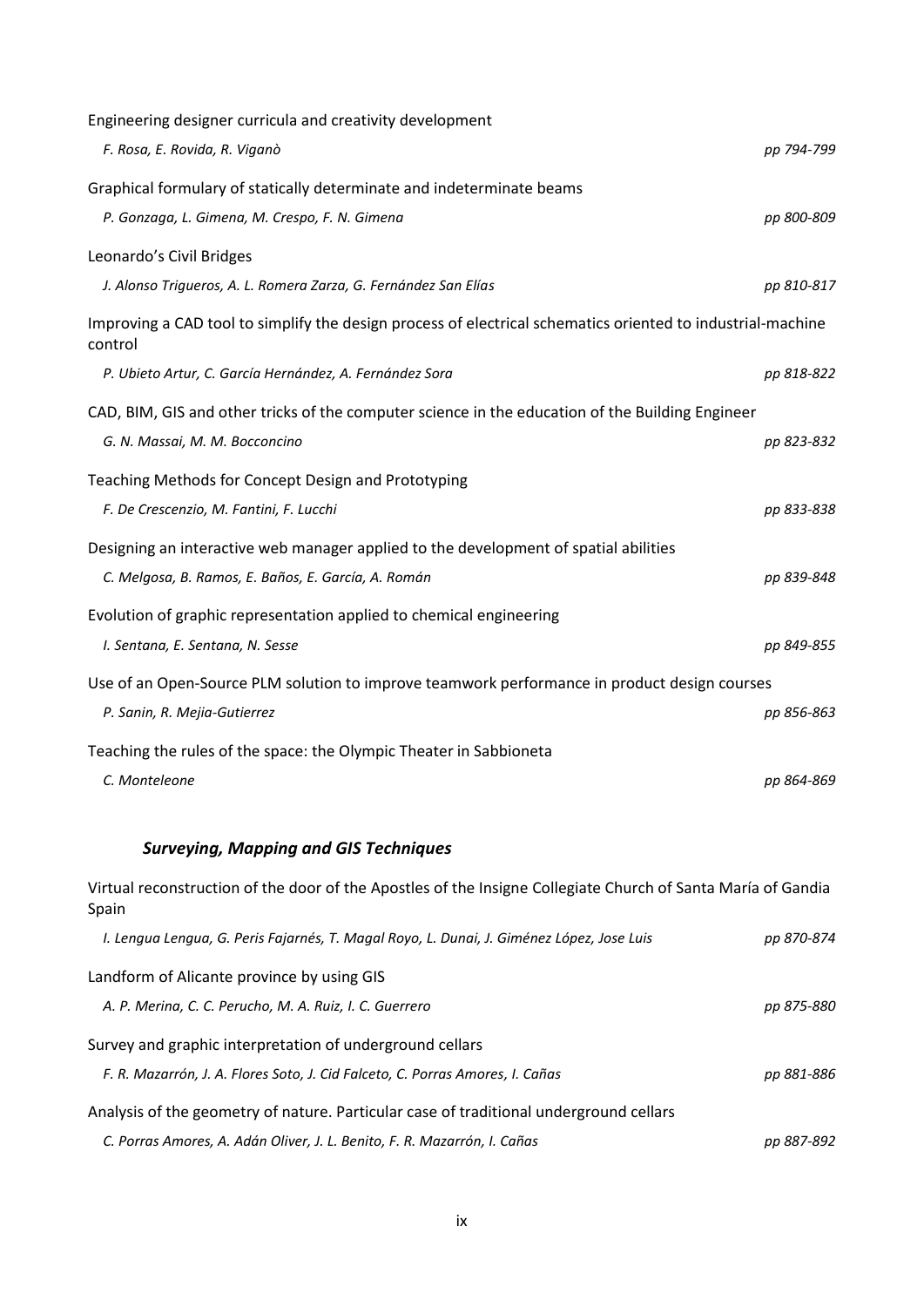| The artesonado of the hunters' lounge. Palace of the infantado of guadalajara                                                                          |            |
|--------------------------------------------------------------------------------------------------------------------------------------------------------|------------|
| A. M. Trallero Sanz, A. Marín Palma, A. López Tercero, G. de los Galanes, E. García Martínez                                                           | pp 893-900 |
| Architectural survey and Robotics: new frontiers in study, preservation and restoration of historical sites                                            |            |
| M.Cigola                                                                                                                                               | pp 901-905 |
| Hydrologic moment of a watershed area                                                                                                                  |            |
| M. Goñi, J. J. López, F. N. Gimena                                                                                                                     | pp 906-912 |
| A GIS approach to monitor territorial transformations: digital assessment of the cycle paths in Paestum                                                |            |
| B. Messina, P. D'Agostino                                                                                                                              | pp 913-919 |
| <b>BAECULA battle Geographic Information System</b>                                                                                                    |            |
| I. Cárdenas Anguita, F. Mozas Martínez, J. M. Valderrama Zafra                                                                                         | pp 920-925 |
| Methodology for the metric restoration of the historical cartography applied to Francisco Coello's<br>cartografic series of the Royal Site of Aranjuez |            |
| J. C. Asenjo, C. San Antonio, R. García                                                                                                                | pp 926-931 |
| Determination of orthometric heights from LiDAR data                                                                                                   |            |
| J. L. Pérez, A. T. Mozas, A. López, F. Aguilar, J. Delgado, I. Fernández, M. A. Aguilar                                                                | pp 932-937 |
| Geometric processing of GeoEye-1 satellite imagery for coastal mapping applications                                                                    |            |
| M. Ángel Aguilar, F. J. Aguilar, A. Fernández, I. Fernández, M. del Mar Saldaña, A. M. García Lorca, J. G. Negreiros, A.<br>Viciana, E. González       | pp 938-946 |
| Tomas Lopez's Geographic Atlas of Spain (1787) And Its Hydrographic Network: GIS Analysis of the "Reyno<br>de Jaen"                                    |            |
| C. San Antonio Gómez, F. Manzano Agugliaro, J. Martínez García                                                                                         | pp 947-951 |
| Improvements in the determination of extrapolated shorelines using Elevation Gradient Trend Propagation<br>method                                      |            |
| I. Fernández, F. J. Aguilar, J. L. Pérez, M. A. Aguilar, A. Mozas, A. López                                                                            | pp 952-961 |
| Robust surface matching as a rapid technique for terrain change detection                                                                              |            |
| F. J. Aguilar, I. Fernández, M. A. Aguilar, J. Delgado, J. G. Negreiros, J. L. Pérez                                                                   | pp 962-969 |
| Portraits of lost and possible cities                                                                                                                  |            |
| M. P. Iarossi, F. Belloni                                                                                                                              | pp 970-977 |
| Registration and 3D virtual reconstruction of the old Carmen's Spa Park (Málaga)                                                                       |            |
| E. B. Blázquez, M. L. Ladrón de Guevara, M. C. Ladrón de Guevara, F. Hermosilla, F. J. Castillo                                                        | pp 978-985 |
| Elaboration of a GIS for the management of the new building of the engineering's school                                                                |            |
| J. R. Andrés, E. Molero, M. Luz García, M. A. Contreras                                                                                                | pp 986-989 |
| Economic valuation Hornachuelos Natural Park (Córdoba, Spain), supported by Geographic Information                                                     |            |
| R. E. Hidalgo Fernández, M. A. Hidalgo Fernández, J. A. Cañas Madueño                                                                                  | pp 990-994 |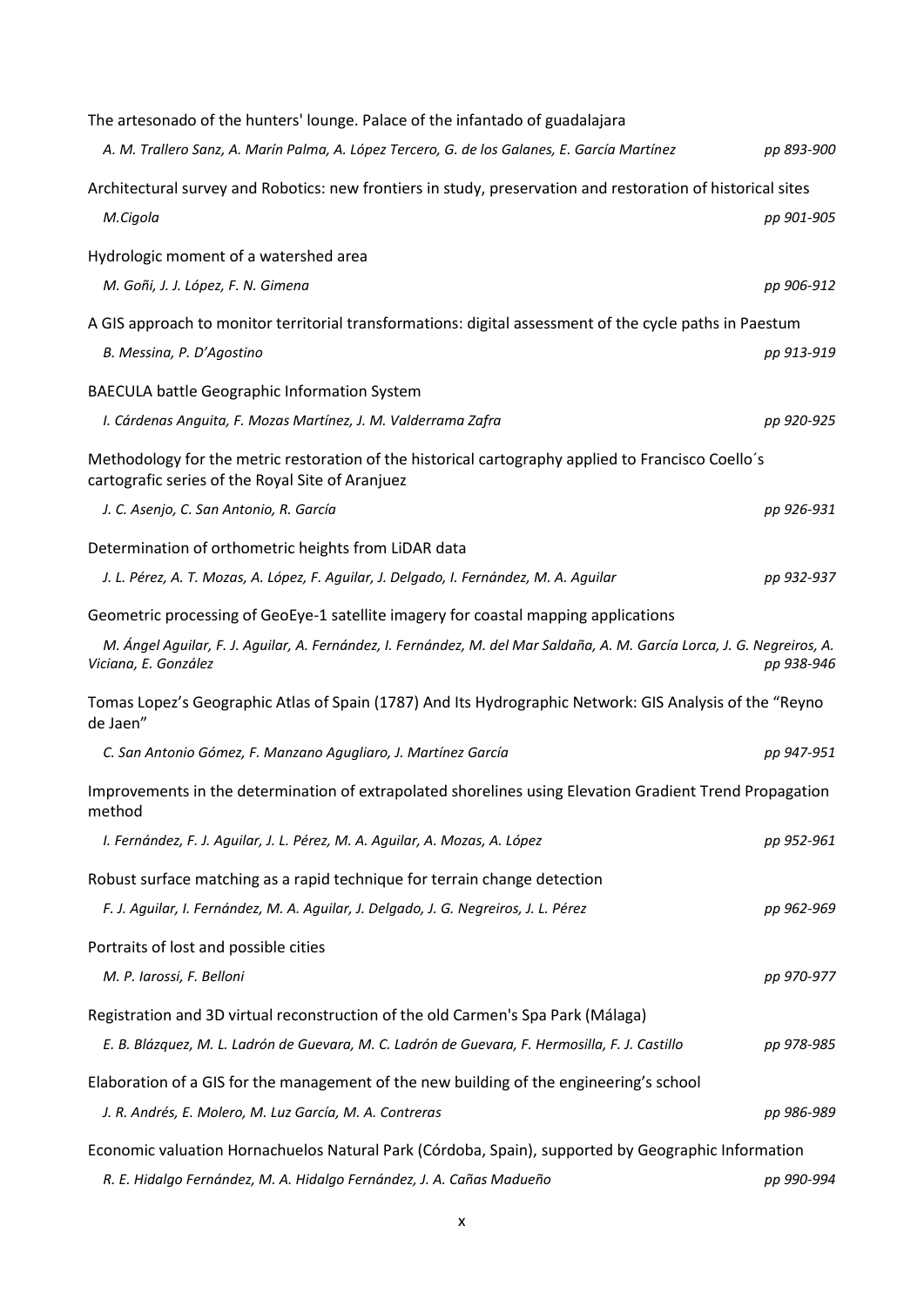| Simulation and virtual approach: from architecture to landscape                                                               |              |  |
|-------------------------------------------------------------------------------------------------------------------------------|--------------|--|
| E. Marchis, M. Vitali                                                                                                         | pp 995-1002  |  |
| Methodology for highways network infrastructures' design in the landscape                                                     |              |  |
| C. C. Perucho, A. P. Merina, M. A. Ruiz, I. C. Guerrero                                                                       | pp 1003-1010 |  |
|                                                                                                                               |              |  |
| <b>Innovative Methods in Architectural Design</b>                                                                             |              |  |
| Descriptive models and knowledge management. Experiences and Perspective                                                      |              |  |
| L. M. Papa                                                                                                                    | pp 1011-1014 |  |
| Walking through history. A visionary project for the third-millenium perugia                                                  |              |  |
| P. Belardi, L. Martini                                                                                                        | pp 1015-1022 |  |
| From Wayfinding to Waysharing: interaction/information/interactivity for existing hospitals                                   |              |  |
| F. Bianconi, S. Andreani                                                                                                      | pp 1023-1031 |  |
| Design time and time architecture                                                                                             |              |  |
| P. J. Juan Gutiérrez                                                                                                          | pp 1032-1036 |  |
| New Materiality: Digital Fabrication and Open Form. Notes on the Arbitrariness of Architectural Form and<br>Parametric Design |              |  |
| C. L. Marcos                                                                                                                  | pp 1037-1046 |  |
| New key factors in drawing up a building                                                                                      |              |  |
| M. Valiente López, T. Gil López, E. Martínez Borrell, I. Anta Fernández                                                       | pp 1047-1054 |  |
| Architecture = Design? The increasingly strong link between 3D modeling and automated manufacturing                           |              |  |
| M. Capone                                                                                                                     | pp 1055-1062 |  |
| Wayfinding on public spaces: the UPV case                                                                                     |              |  |
| J. Gonzalez del Rio, O. Ampuero Canellas, B. Jorda Albiñana, J. I. Rojas Sola                                                 | pp 1063-1066 |  |
| The drawings design realized by parametric computer systems                                                                   |              |  |
| G. Garzino, M. Lo Turco, M. Vozzola                                                                                           | pp 1067-1076 |  |
| Bioclimatic passive designs rural buildings                                                                                   |              |  |
| I. Cañas, P. Núñez, S. Martín Ocaña, F. R. Mazarrón, J. L. García Grinda                                                      | pp 1077-1083 |  |
| Digital modelling and representations: Design and works by Riccardo Morandi and Sergio Musumeci                               |              |  |
| G. Curti, B. Polimeni, S. Raschi                                                                                              | pp 1084-1088 |  |
| Computer modeling to document architecture and for use in design prefiguration                                                |              |  |
| M. R. Cundari, G. C. Cundari                                                                                                  | pp 1089-1094 |  |
| Computer modelling based on integrated survey techniques and to document architecture                                         |              |  |
|                                                                                                                               |              |  |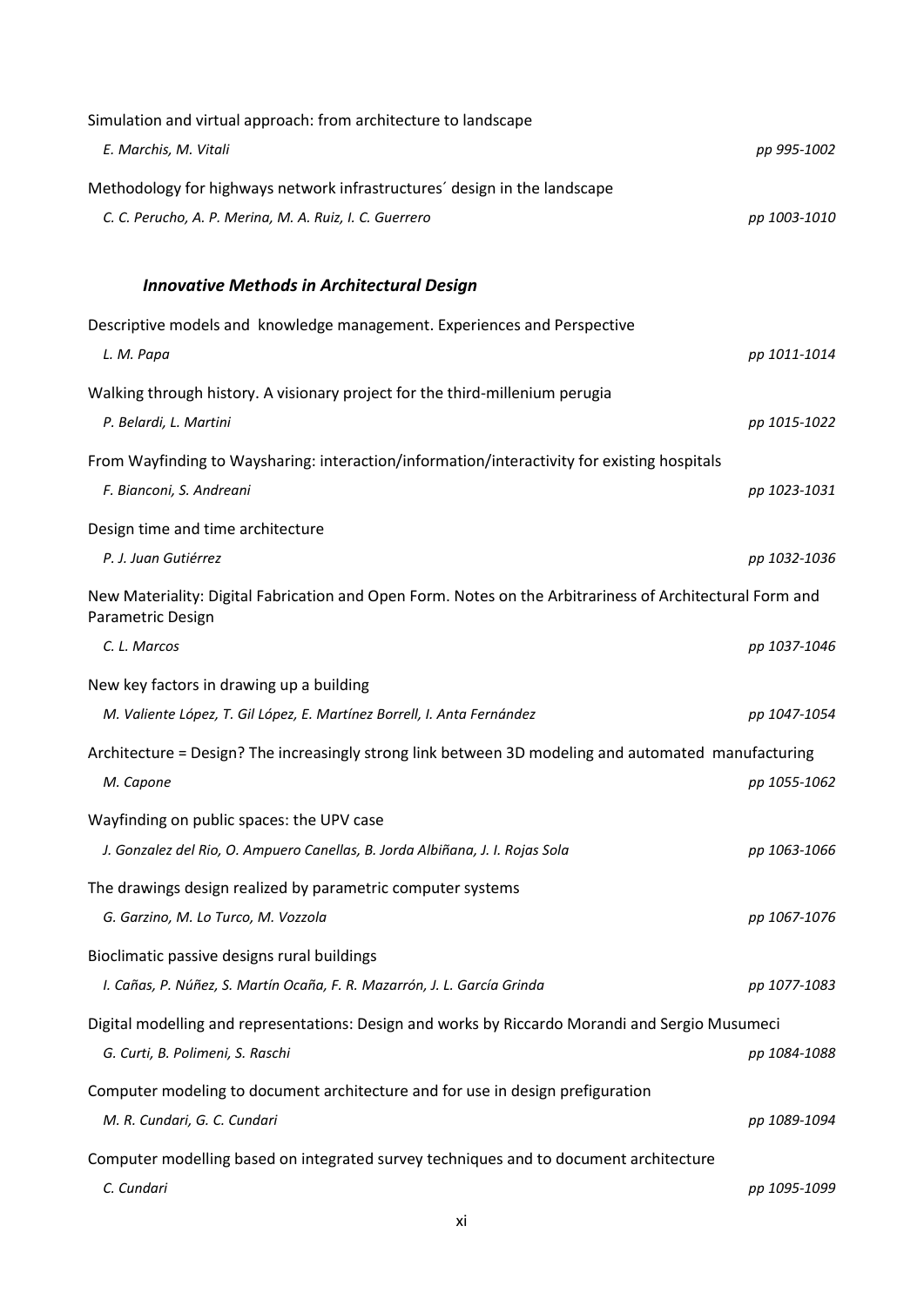[Digital Modeling in architectural analysis for training engineers to building design](http://www.improve2011.it/Full_Paper/232.pdf) *M. La Mantia pp 1100-1106* [The digital model in the documentation of architectural elements](http://www.improve2011.it/Full_Paper/233.pdf) *L. Carnevali pp 1107-1111*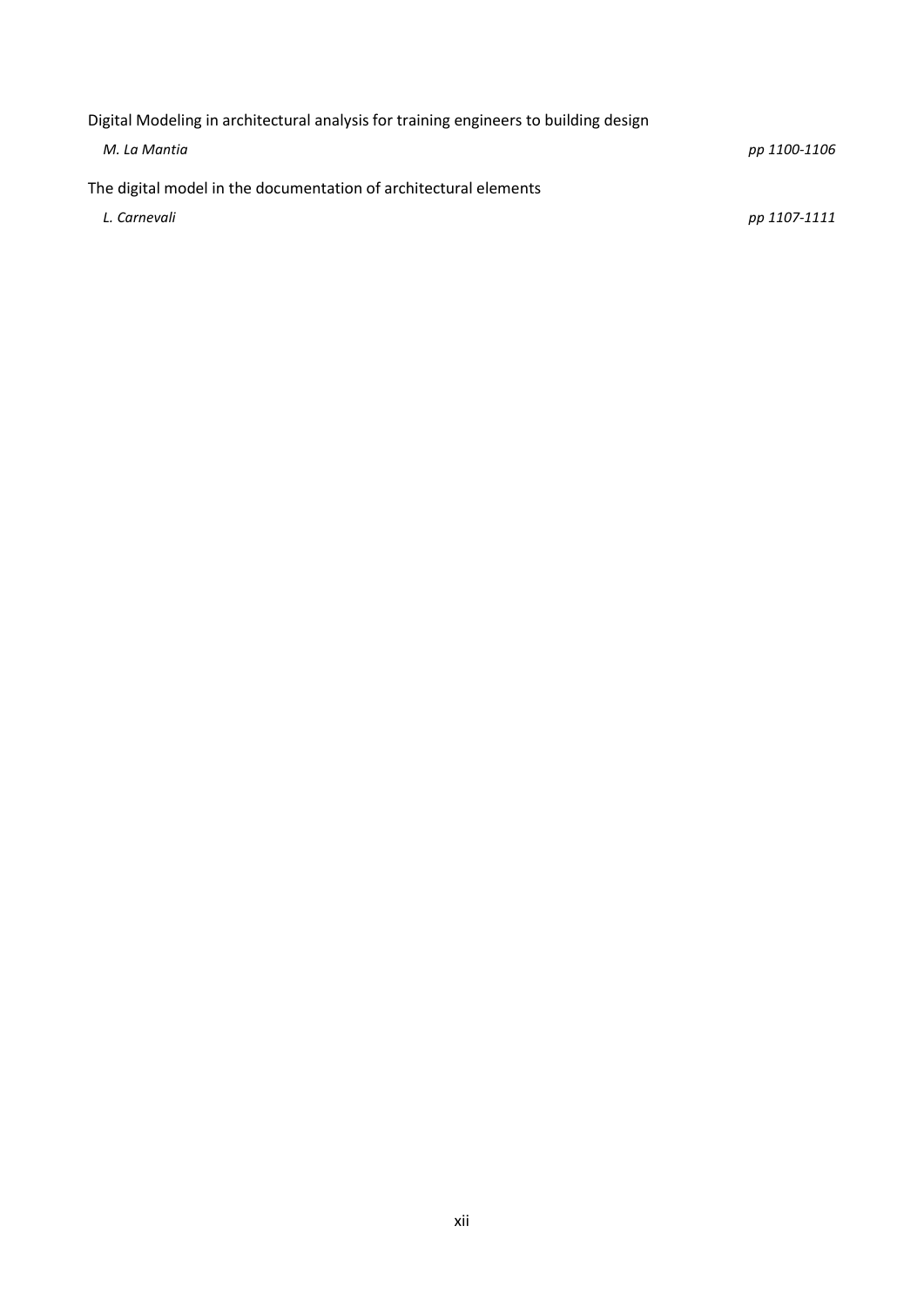*IMProVe 2011* International Conference originates as the 5th Joint Conference of *ADM* (the Italian Associazione Nazionale Disegno di Macchine) and *INGEGRAF* (Asociación Española de Ingeniería Gráfica) and has been organized by the Design Tools and Methods in Industrial Engineering Lab. and the Drafting and Representation Lab., both belonging to the DAUR Dept. of University of Padova. From this edition, the Conference is also supported by *A.I.P. PRIMECA* (Ateliers Inter-établissements de Productique - Pôles de Ressources Informatiques pour la MECAnique) and *IJIDeM* (International Journal on Interactive Design and Manufacturing). This event has been proposed as a significant opportunity for discussing on product innovation issues from interdisciplinary point of views, to promote new workgroups and international networks in both engineering and architecture areas.

As can be recognized by these proceedings, *IMProVe 2011* has proven to be a forum of experts in engineering and architecture design from academia and industry, committed to share the different experiences, skills and ideas and to, jointly, identify new working hypothesis for the design of innovative products.

The quality of the contributions was assured by a double blind review under the supervision of the Scientific Committee, as explained hereafter. I want to personally thank every member of the Scientific Committee and of the Reviewer Committee for the strong commitment and expertise demonstrated in this sensitive and very important task.

Finally, I hope that this event could be one step towards a stronger and fruitful cooperation among ADM, INGEGRAF and AIP-PRIMECA associations, and also open new links with the innovative experiences in the fields of industrial design and architecture.

> Gianmaria Concheri *IMProVe 2011 Chair*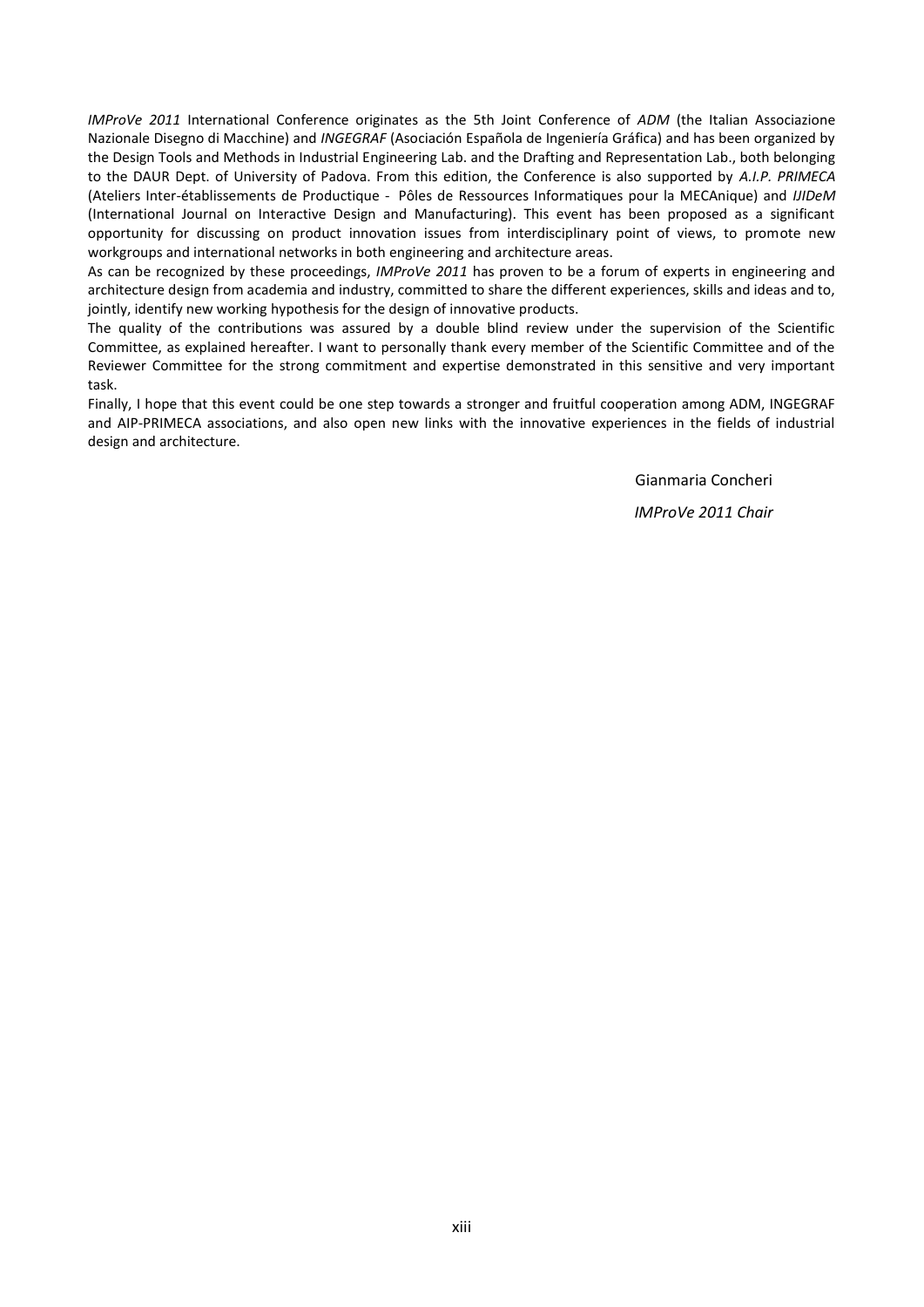#### *IMProVe 2011 Scientific Committee note*

The IMProVE 2011 Conference has reached a quite large audience of researchers interested to its topics, and 223 submission have been gathered by the OpenConf CMS, mainly from Europe.

The review process has been possible with the work of the Scientific Committee, to which other 43 colleagues, mainly Italian and Spanish, have given their cooperation to guarantee at least two assessments per paper. Each reviewer has assessed 5 papers (average value) with a variance of ±3 papers. The double blind review process has selected 156 papers (70%), that have been subdivided between 98 for oral presentation (63%) and 58 for the poster session (37%).

Accepted for oral presentation were the papers that reached a score greater than 4/6 (being 6 the greatest value used by the CSM). The paper assessed by a score lower than 4/6 was selected for poster session, even if in some (few) cases the improvement received by the paper, on the basis of reviewer comments, brought it up to oral presentation. Fortunately in few cases (lower than 10) was necessary to assign the assessment to a third reviewer, and this allowed the Scientific Committee to solve the conflict emerged. The papers with scores lower than 2/6 were rejected by S.C. or withdrawn by the authors.

Submitted abstracts: 223 Accepted papers: 156

Papers rejected or withdrawn after the revision process: 67

| Accepted papers origin: |    |
|-------------------------|----|
| - Argentina             | 1  |
| - China                 | 1  |
| - Colombia              | 1  |
| - France                | 13 |
| - Hong Kong             | 2  |
| - India                 | 1  |
| - USA                   | 1  |
| - Italy                 | 82 |
| - Poland                | 1  |
| - Spain                 | 61 |
| - Tunisia               | 2  |

(The above list cites only the corresponding Authors. The Author nationalities include more countries e.g. UK, NZ, etc.).

Number of reviewers: 82: - Italy 50

| - Spain  | 18 |
|----------|----|
| - France | 12 |
| - UK     | 1  |
| - USA    | 1  |

On behalf of the Scientific Committee, I would like to thank all people who spent part of their time to give a real improvement to the papers that will be presented at the Conference.

A further step will remain to do. During oral sessions the quality and the interest of the presentations will be also assessed. On the basis of this latter and the previous scores, a very reduced number of papers will be selected by Scientific Committee for publication on the Int. J. on Interactive Design and Manufacturing. Good luck and thanks again

Sergio Rizzuti

*Scientific Committee Coordinator*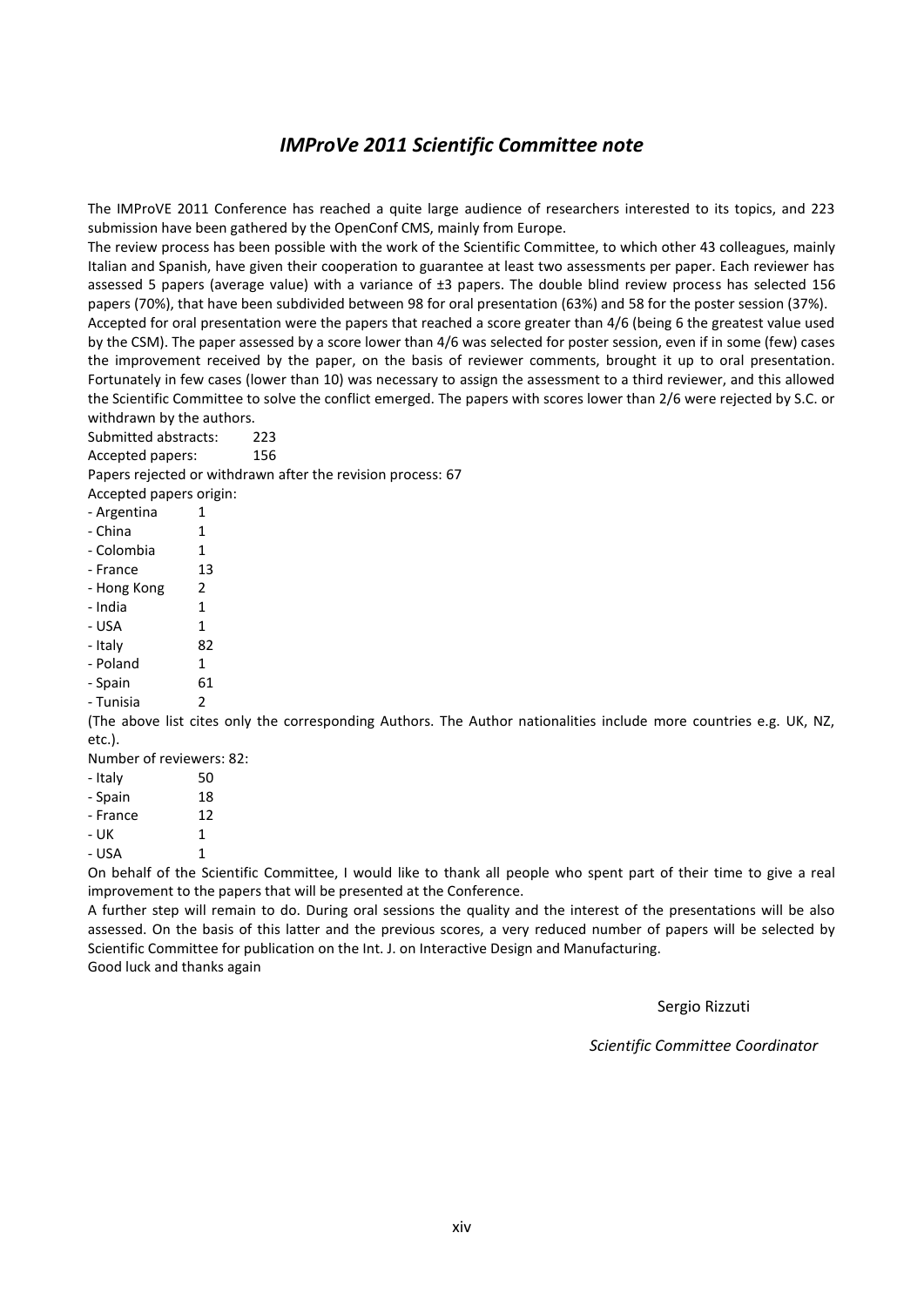#### *IMProve 2011 Scientific Commitee*

Francisco Hernandez Abad Universidad de Cataluña Patrick Martin **Arts et Métiers ParisTech** Xavier Fischer **ESTIA** Fernando Aguilar Torres Victoriano de Almería Pedro Alvarez Peñin **National European Educator Universidad de Oviedo** Camillo Bandera **Università di Udine** Antonio Bello García Universidad de Oviedo Alain Bernard Ecole Centrale de Nantes Emmanuel Caillaud Université de Strasbourg Danilo Cambiaghi Università di Brescia R.Ian Campbell **R.Ian Campbell Loughborough University** Vito Cardone Università di Salerno Gianmaria Concheri **Change and Concheri** Università di Padova Paolo Conti Università di Perugia Daniel Coutellier **ENSIAME** Paolo Di Stefano Università dell'Aquila Georges Dumont **IRISA, ENS Cachan** Benoit Eynard UTC Andrea Giordano Università di Padova Samuel Gomes **UTBM** Horea Ilies University of Connecticut Kazem Kazerounian University of Connecticut Francisco Montes Tubío Universidad de Cordoba Javier Munioguren Universidad del País Vasco Jean-Pierre Nadeau **Arts et Métiers ParisTech** Vincenzo Antonio Nigrelli Università di Palermo Didier Noterman **INSA Lyon** Cesar Otero Universidad de Cantabria Pascal Ray **IFMA** José Ignacio Rojas Sola Universidad de Jaén José Miguel Sánchez Sola Universidad de Cádiz Felix Sanz Universidad de la Rioja Eloy Sentana Cremades Universidad de Alicante Denis Teissandier Université Bordeaux 1

Sergio Rizzuti Università della Calabria Antonio Lanzotti Università di Napoli M. Luisa Martinez Muneta Universidad Politecnica De Madrid

Angelo Oreste Andrisano Università di Modena e Reggio Emilia Jean-François Boujut Institut National Polytechnique de Grenoble Fernando Brusola Simón Universidad Politécnica de Valencia Carlos de San Antonio Gómez Universidad Politécnica de Madrid Jesús Félez Mindán Universidad Politécnica de Madrid Ferruccio Mandorli Università Politecnica delle Marche Reimund Neugebauer Fraunhofer Institute for Machine Tools and Forming Technology IWU Guillermo Peris Fajarnes Universidad Politécnica de Valencia Serge Tichkiewitch **Institut National Polytechnique de Grenoble** Philippe Véron **Arts et Métiers ParisTech**